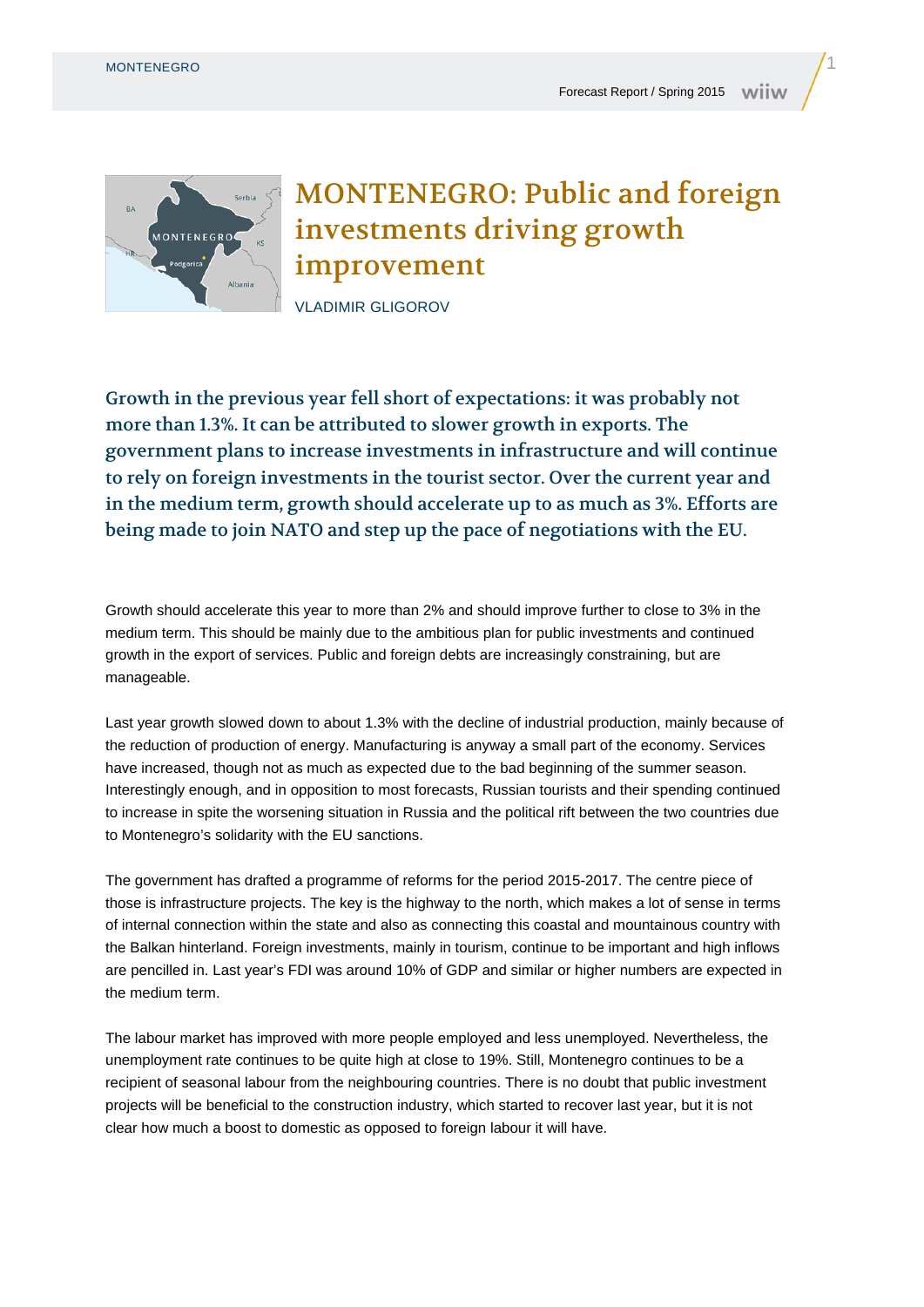A structural characteristic of Montenegro is a high current account deficit fuelled and financed by foreign direct and portfolio investments. Export of goods covers imports by about 20% only and as much as 70% when services are included. So, foreign financing is crucial for sustained consumption and for the financing of the foreign debt. There is some lingering worry about the health of the banking sector, which was almost bankrupted at the beginning of the crisis.

Overall, managing this small country is no small problem. So far, social and public stability have been maintained, even though the past five years have seen growth that is on average close to stagnation. Also, the process of EU integration, though quite slow, contributes to domestic and regional stability. The government hopes to join NATO as soon as possible for the same reason.

Overall, this year should see some improvement and some acceleration of growth can be expected in the medium term. Improved regional prospects should also be helpful. The forecast is not substantially different from the last one expect for the more disappointing GDP growth last year.